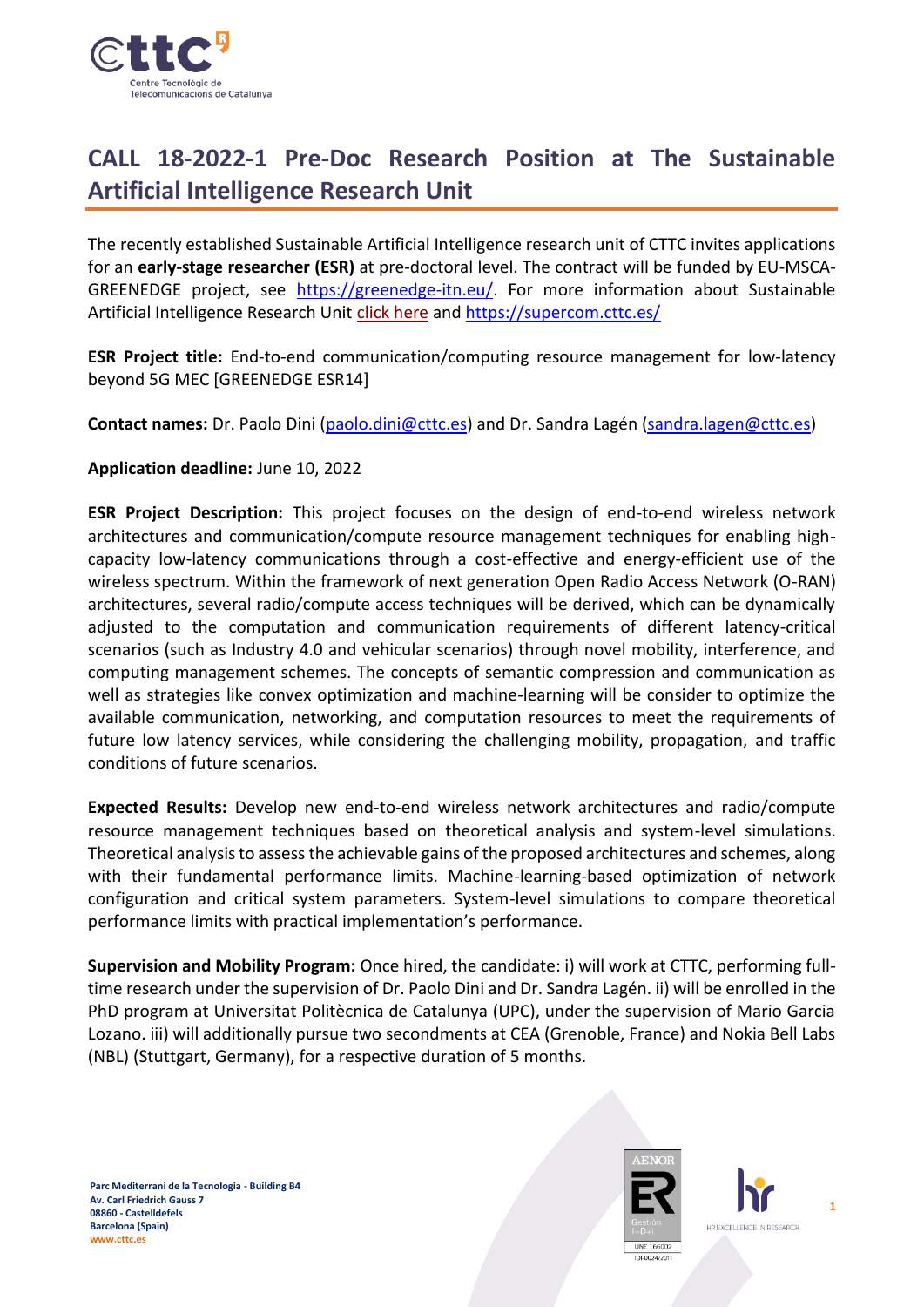

## **What do we offer? :**

- **We have great benefits for employees**: conciliation measures (33 business days of vacation, teleworking plan, flexible hours); We complement leaves for temporary disability, tax-free benefits (restaurant ticket, childcare center, commute and medical insurance), continuous training.
- Annual gross salary according to the profile of the candidate
- Full-time contract: 7,5 h/day. Flexibility
- CTTC category: R1 professional category
- The duration of the contract will be 33 months and easily extendable for a total duration of 36 months (3 years)
- Expected starting date between June and July 2022.
- The contract is subject to the rules of EU-MSCA-GREENEDGE Grant Agreement (including salary). You can find the details at[: https://greenedge-itn.eu/phd-hiring-call/](https://greenedge-itn.eu/phd-hiring-call/)

## **Qualifications and Experience**

▪ Required: At the time of recruitment, the applicant must not have lived in Spain for more than 12 months in the previous 36 months (3 years).

▪ Required: No more than 4 years spent in research/work activities after the achievement of the MS degree.

▪ Preferred: A Master's degree in Telecommunications, Computer Science, Data Science or equivalent.

- Preferred: Knowledge on mobile networks and edge computing.
- Preferred: Very good communication skills in oral and written English.

▪ Preferred: Ability and motivation to conduct high-quality research, including publishing the results in relevant venues.

▪ Desired: Knowledge of Optimization Theory (convex and non-convex optimizations) and Machine Learning (reinforcement learning and deep learning) is an advantage.

▪ Desired: Programming skills (e.g., Python, TensorFlow, Keras, PyTorch, SciKit, NumPy, R) and/or experience with system-level simulations (e.g., ns-3) is an advantage.

Required, means mandatory to pass the eligibility check.

Preferred, means highly welcome and recommended.



**2**